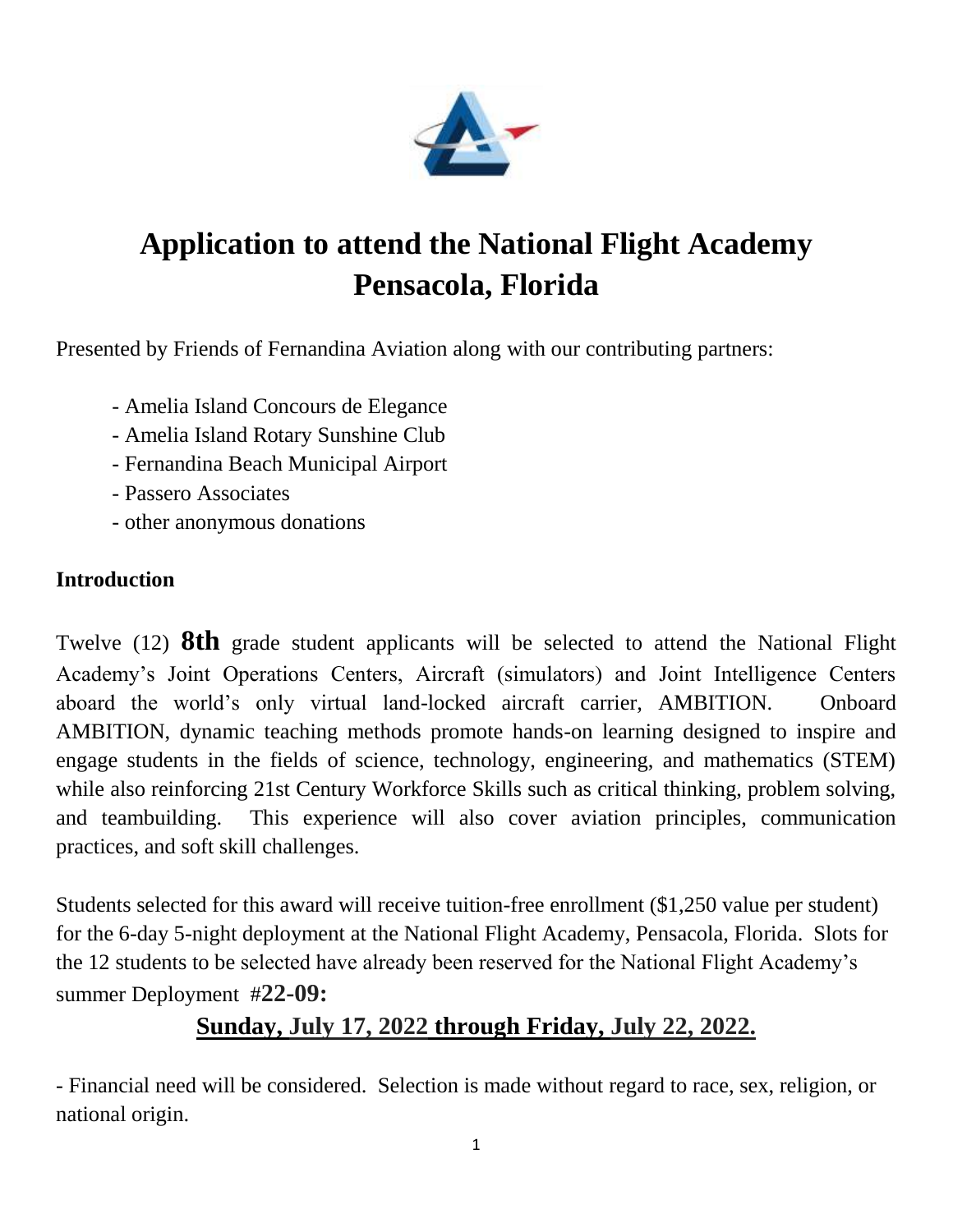#### **Information for parents:** [www.nationalflightacademy.com](http://www.nationalflightacademy.com/)

The National Flight Academy's in-residence program is offered on the virtual aircraft carrier, AMBITION, located adjacent to the National Naval Aviation Museum on Naval Air Station Pensacola, Florida. The AMBITION Program is six days and five nights focused on ages 11 through 17 and incoming grades 7 through 12.

The curriculum, developed by the University of West Florida, includes aerodynamics, propulsion, navigation, aviation physiology and meteorology. However, the National Flight Academy is more than just academics. A fully immersive gaming environment is the conduit for students to participate in exciting missions. Each mission is aligned to the National Common Core Standards for Math and Science. An additional area of focus is on 21st Century Core Competencies, to include emphasis on core values, leadership development, peer teaming/cooperative learning, effective communication and public speaking.

This program is currently accredited through the American Camp Association. ACA ensures a safe and effective camp operation. Their review comprehensively covers all aspects of camp operations including severe weather plans, health services, staff vetting, staff training, food service, and facility infrastructure. More information can be found at the American Camp Association website, [www.acacamps.org](http://www.acacamps.org/) .

Full-time, 24/7 physical and electronic security are provided throughout the facility when programs are in session. Access to the National Flight Academy facility, especially the berthing (staterooms) and academic floors, is monitored and closely controlled by proximity card readers. Assigned as AMBITION Experimental Pilots (AXPs), the students are issued hotel-room like keys that allow access to their berthing areas, assigned staterooms, and work spaces. During program hours, each squadron of AXPs is assigned a full-time staff "facilitator". Outside of those hours, overnight staff resident assistants, healthcare professionals, and trained security personnel are on-site. Security cameras monitor common areas and all hallways. A fully qualified nursing staff led by an RN oversees a four-bunk sickbay on-site, along with storage and administration of specialized medications. Safety and medical care is based on requirements set forth by the American Camping Association.